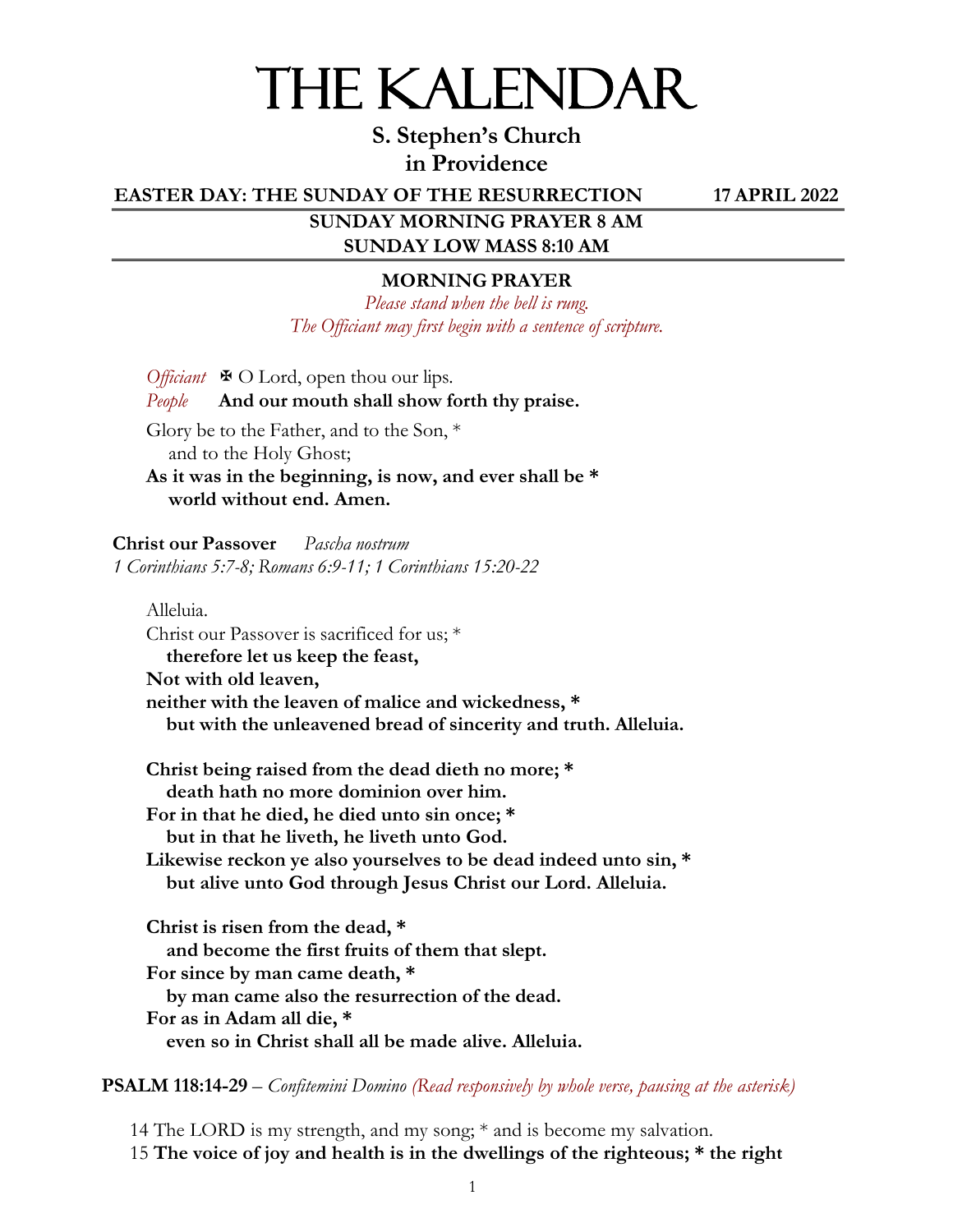# **hand of the LORD bringeth mighty things to pass.**

16 The right hand of the LORD hath the preeminence; \* the right hand of the LORD bringeth mighty things to pass.

17 **I shall not die, but live, \* and declare the works of the LORD.**

18 The LORD hath chastened and corrected me; \* but he hath not given me over unto death.

# 19 **Open me the gates of righteousness, \* that I may go into them, and give thanks unto the LORD.**

20 This is the gate of the LORD, \* the righteous shall enter into it.

21 **I will thank thee; for thou hast heard me, \* and art become my salvation.**

22 The same stone which the builders refused, \* is become the head-stone in the corner.

23 **This is the LORD'S doing, \* and it is marvellous in our eyes.**

24 This is the day which the LORD hath made; \* we will rejoice and be glad in it.

25 **Help me now, O LORD: \* O LORD, send us now prosperity.**

26 Blessed be he that cometh in the Name of the LORD: \* we have wished you good luck, we that are of the house of the LORD.

27 **God is the LORD, who hath showed us light: \* bind the sacrifice with cords, yea, even unto the horns of the altar.**

28 Thou art my God, and I will thank thee; \* thou art my God, and I will praise thee. 29 **O give thanks unto the LORD; for he is gracious, \* and his mercy endureth for ever.**

Glory be to the Father, and to the Son \* and to the Holy Ghost. **As it was in the beginning, is now, and ever shall be \* world without end. Amen.**

# **FIRST READING –** *Acts 10: 34-43*

And Peter opened his mouth and said: "Truly I perceive that God shows no partiality, but in every nation any one who fears him and does what is right is acceptable to him. You know the word which he sent to Israel, preaching good news of peace by Jesus Christ (he is Lord of all), the word which was proclaimed throughout all Judea, beginning from Galilee after the baptism which John preached: how God anointed Jesus of Nazareth with the Holy Spirit and with power; how he went about doing good and healing all that were oppressed by the devil, for God was with him. And we are witnesses to all that he did both in the country of the Jews and in Jerusalem. They put him to death by hanging him on a tree; but God raised him on the third day and made him manifest; not to all the people but to us who were chosen by God as witnesses, who ate and drank with him after he rose from the dead. And he commanded us to preach to the people, and to testify that he is the one ordained by God to be judge of the living and the dead. To him all the prophets bear witness that every one who believes in him receives forgiveness of sins through his name."

*Reader* The Word of the Lord. *People* **Thanks be to God.**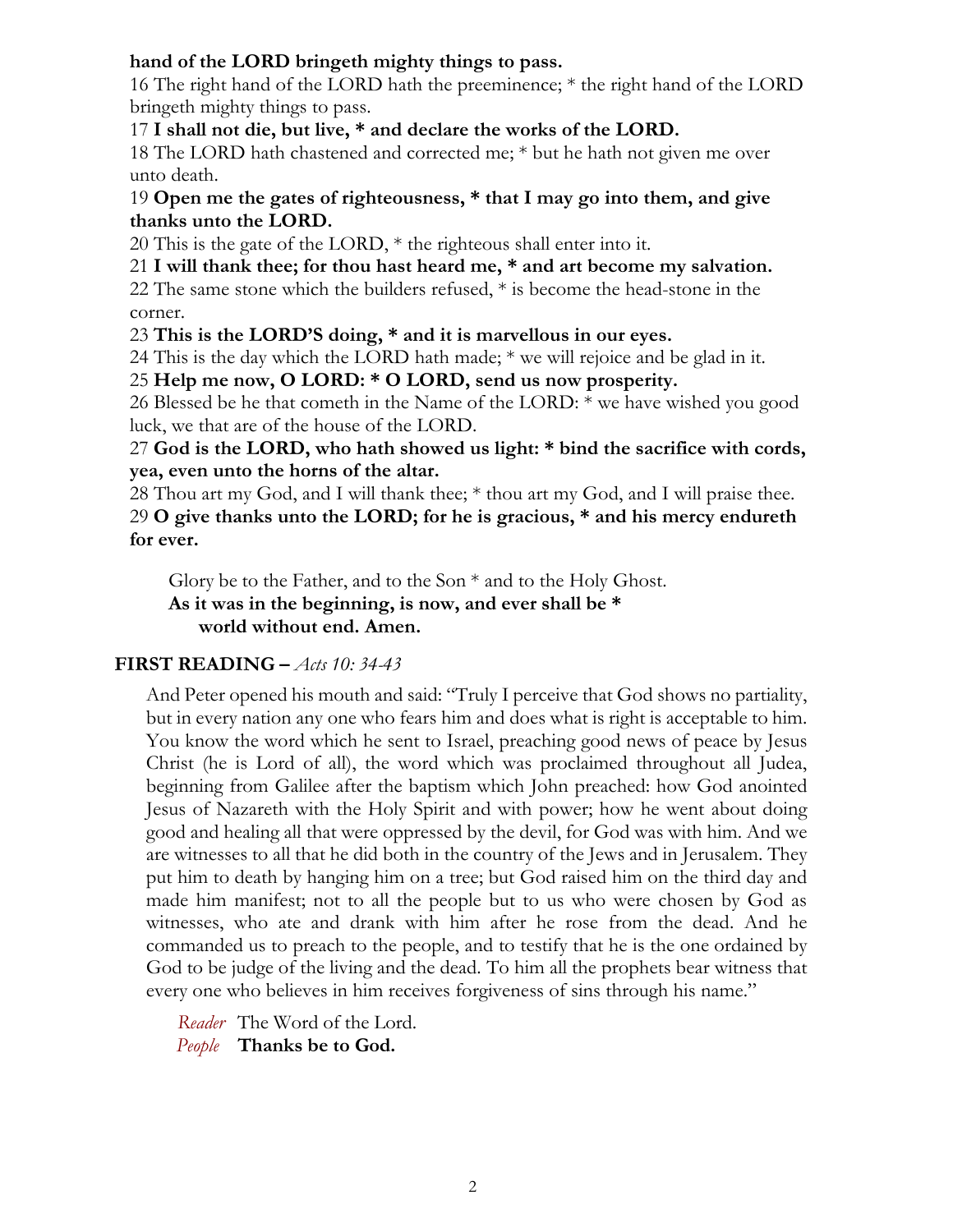#### **TE DEUM LAUDAMUS** *(Please stand)*

**We praise thee, O God; we acknowledge thee to be the Lord. All the earth doth worship thee, the Father everlasting. To thee all Angels cry aloud, the Heavens and all the Powers therein. To thee Cherubim and Seraphim continually do cry: Holy, holy, holy, Lord God of Sabaoth; Heaven and earth are full of the majesty of thy glory. The glorious company of the apostles praise thee. The goodly fellowship of the prophets praise thee. The noble army of martyrs praise thee. The holy Church throughout all the world doth acknowledge thee, the Father, of an infinite majesty, thine adorable, true, and only Son, also the Holy Ghost the Comforter.**

**Thou art the King of glory, O Christ. Thou art the everlasting Son of the Father. When thou tookest upon thee to deliver man, thou didst humble thyself to be born of a Virgin. When thou hadst overcome the sharpness of death, thou didst open the kingdom of heaven to all believers. Thou sittest at the right hand of God, in the glory of the Father. We believe that thou shalt come to be our judge. We therefore pray thee, help thy servants, whom thou hast redeemed with thy precious blood. Make them to be numbered with thy saints, in glory everlasting.**

#### **THE SUFFRAGES** *(Please remain standing)*

*Officiant* The Lord be with you. *People* **And with thy Spirit.** *Officiant* Let us pray.

- V. O Lord, save thy people and bless thine heritage;
- R. **Govern them and lift them up for ever.**
- V. Day by day we magnify thee;
- R. **And we worship thy Name ever, world without end.**
- V. Vouchsafe, O Lord, to keep us this day without sin;
- R. **O Lord, have mercy upon us, have mercy upon us.**
- V. O Lord, let thy mercy be upon us;
- R. **As our trust is in thee.**
- V. O Lord, in thee have I trusted;
- R. **Let me never be confounded.**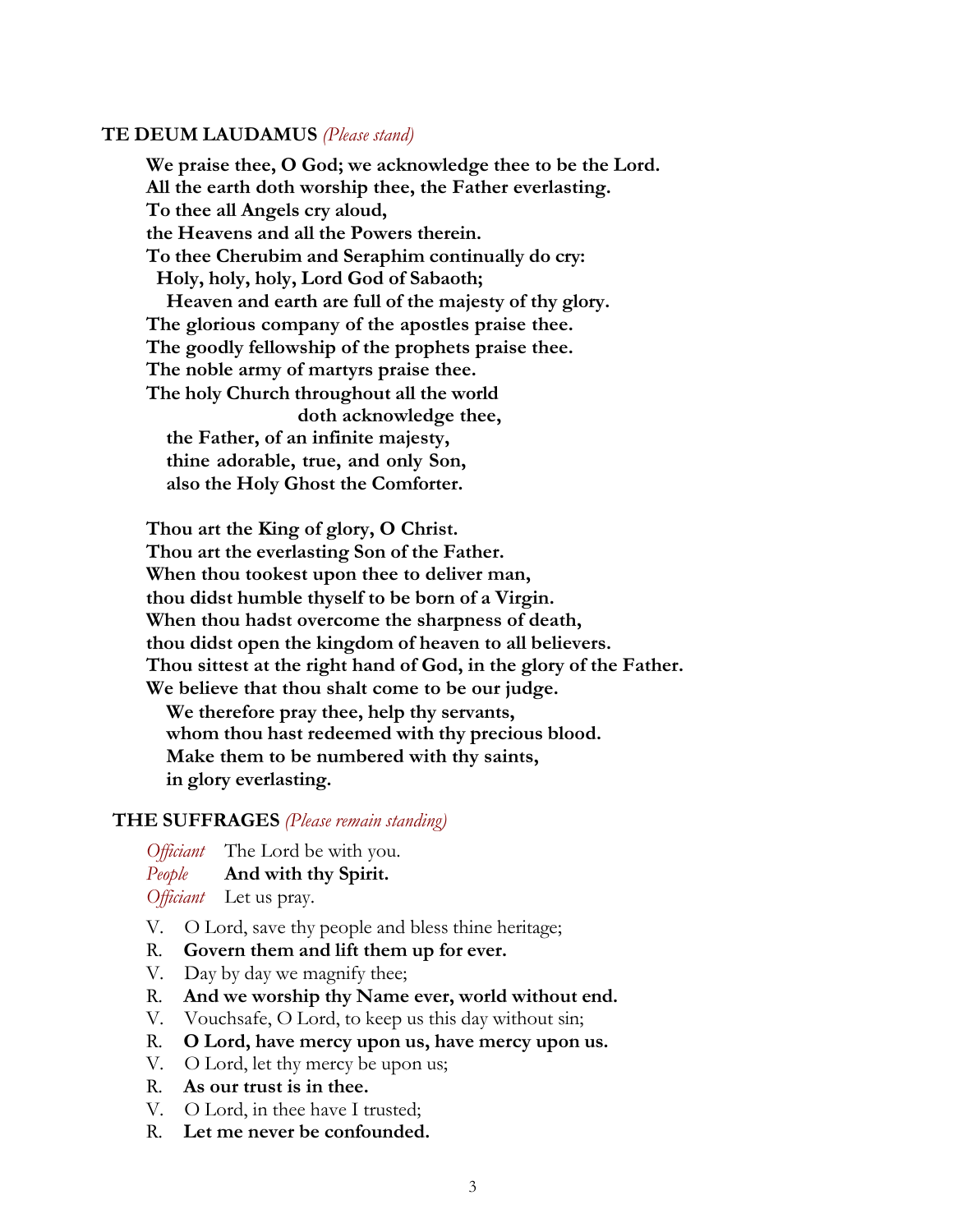# **A COLLECT FOR EASTER**

O God, who for our redemption didst give thine only-begotten Son to the death of the cross, and by his glorious resurrection hast delivered us from the power of our enemy: Grant us so to die daily to sin, that we may evermore live with him in the joy of his resurrection; through the same thy Son Christ our Lord, who liveth and reigneth with thee and the Holy Spirit, one God, now and for ever. **Amen.**

# **INTERCESSIONS**

#### **Anglican Cycle of Prayer**

**Intercession Paper for the Confraternity of the Blessed Sacrament** 

#### **Intercession Paper for the Guild of All Souls**

X May their souls, and the souls of all the faithful departed, through the mercy of God, rest in peace. **Amen.**

### **CONCLUDING VERSICLES**

| <i>Officiant</i> | The Lord be with you.  |
|------------------|------------------------|
| People           | And with thy Spirit.   |
| <i>Officiant</i> | Let us bless the Lord. |
| People           | Thanks be to God.      |

X The grace of our Lord Jesus Christ, and the love of God, and the fellowship of the Holy Ghost, be with us all evermore. **Amen.** *2 Corinthians 13:14*

# **LOW MASS**

*The Liturgy begins immediately after the conclusion of Morning Prayer.*

#### **THE OPENING RITE**

#### **OPENING ACCLAMATION** *(Standing)*

*Celebrant* X Alleluia. Christ is risen. *People* **The Lord is risen indeed. Alleluia.**

#### **COLLECT FOR PURITY** *(Standing)*

Almighty God, unto whom all hearts are open, all desires known, and from whom no secrets are hid: Cleanse the thoughts of our hearts by the inspiration of thy Holy Spirit, that we may perfectly love thee, and worthily magnify thy holy Name; through Christ our Lord. **Amen.**

#### **SUMMARY OF THE LAW** *(Standing)*

Hear what our Lord Jesus Christ saith: Thou shalt love the Lord thy God with all thy heart, and with all thy soul, and with all thy mind. This is the first and great commandment. And the second is like unto it: Thou shalt love thy neighbor as thyself. On these two commandments hang all the Law and the Prophets.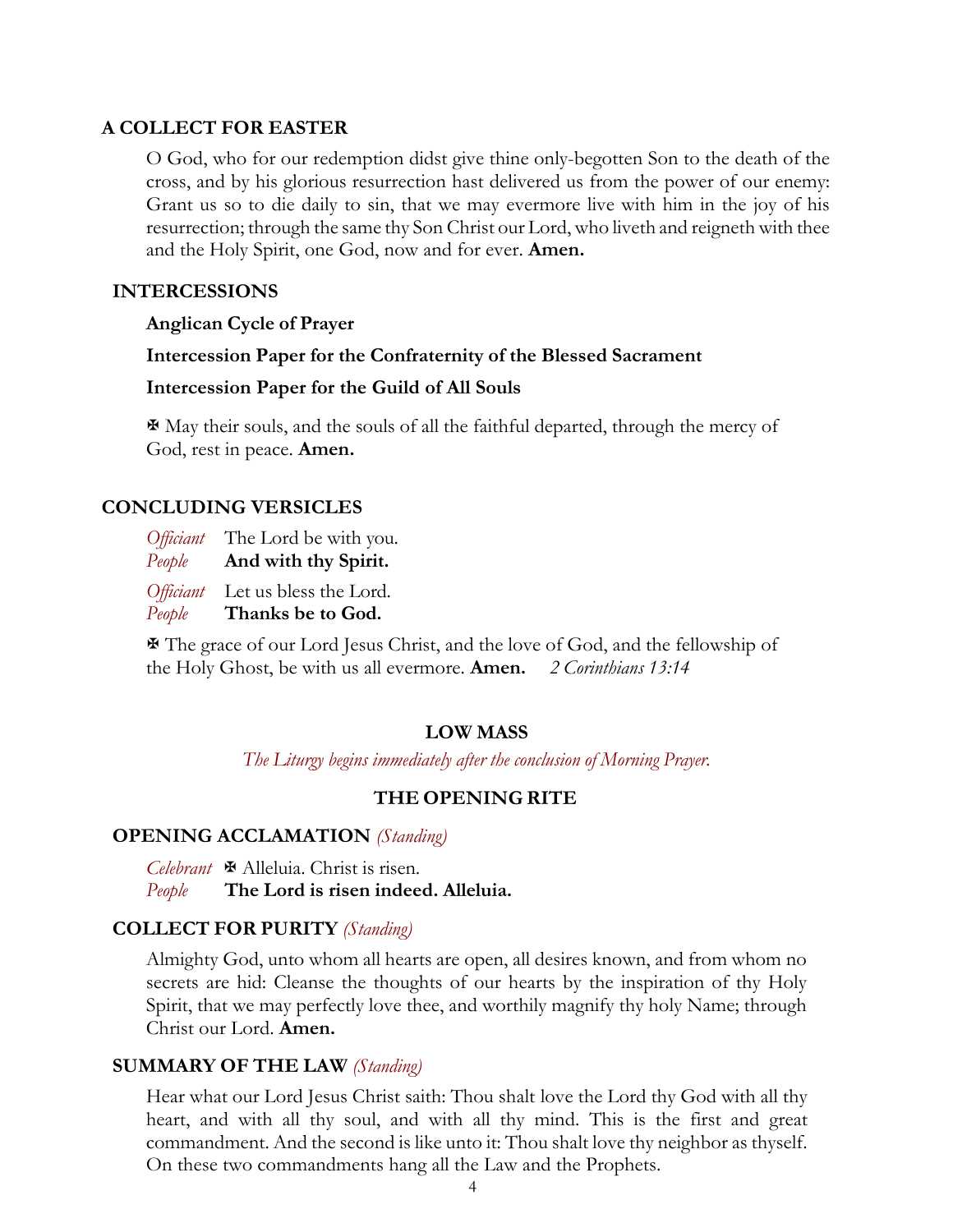#### **KYRIE ELEISON** *(Standing)*

Kyrie eleison. **Kyrie eleison.** Kyrie eleison. **Christe eleison.** Christe eleison. **Christe eleison.**  Kyrie eleison. **Kyrie eleison.** Kyrie eleison.

#### **GLORIA IN EXCELSIS**

Glory be to God on high, and on earth peace, good will towards men. We praise thee, we bless thee, we worship thee, we glorify thee. We give thanks to thee for thy great glory. O Lord God, heavenly king, God the Father Almighty. O Lord, the only begotten Son Jesus Christ; O Lord God, Lamb of God, Son of the Father, that takest away the sins of the world, have mercy upon us. Thou that takest away the sins of the world, receive our prayer. Thou that sittest at the right hand of God the Father, have mercy upon us. For thou only art holy; thou only art the Lord; thou only, O Christ, with the Holy Ghost X art most high in the glory of God the Father. **Amen.**

#### **COLLECT OF THE DAY** *(Please remain standing)*

*Celebrant* The Lord be with you.

*People* **And with thy spirit.**

*Celebrant* Let us pray.

Almighty God, who through thine only-begotten Son Jesus Christ hast overcome death and opened unto us the gate of everlasting life: Grant that we, who celebrate with joy the day of the Lord's resurrection, may be raised from the death of sin by thy life-giving Spirit; through the same Jesus Christ our Lord, who liveth and reigneth with thee and the same Spirit ever, one God, world without end. Amen.

#### **THE LITURGY OF THE WORD**

#### **EPISTLE READING –** *Colossians 3:1-4*

Since you have been raised with Christ, seek the things that are above, where Christ is, seated at the right hand of God. Set your minds on things that are above, not on things that are on earth. For you have died, and your life is hid with Christ in God. When Christ who is our life appears, then you also will appear with him in glory.

*Reader* The Word of the Lord. *People* **Thanks be to God.**

#### **THE HOLY GOSPEL –** *Luke 24:1-10*

*Celebrant* The Lord be with you. *People* **And with thy spirit.** *Celebrant*  $\mathbf{\Psi}$  The Holy Gospel of our Lord Jesus Christ according to Luke. *People* **Glory be to thee, O Lord.**

On the first day of the week, at early dawn, they went to the tomb, taking the spices which they had prepared. And they found the stone rolled away from the tomb, but when they went in they did not find the body. While they were perplexed about this, behold, two men stood by them in dazzling apparel; and as they were frightened and bowed their faces to the ground, the men said to them, "Why do you seek the living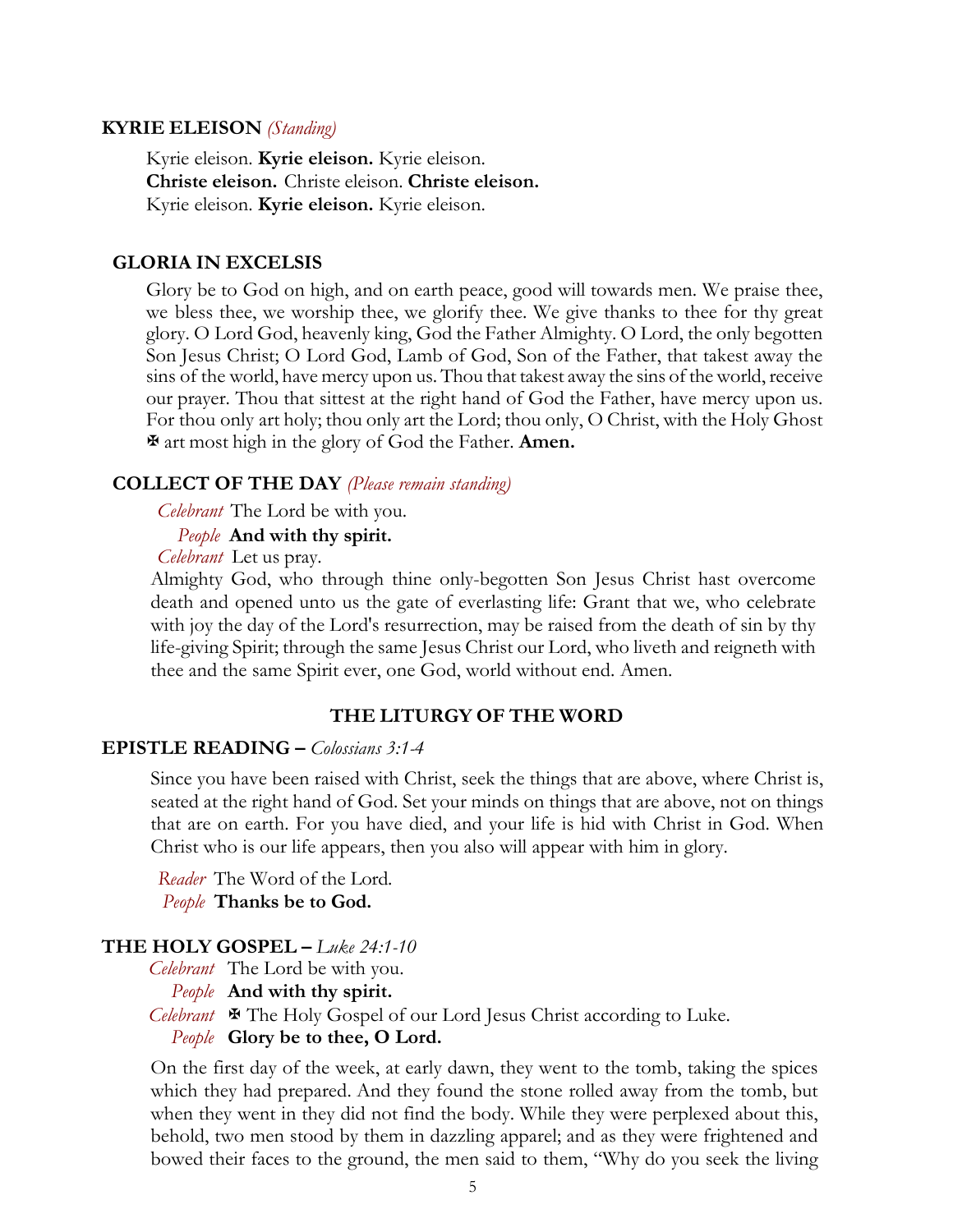among the dead? Remember how he told you, while he was still in Galilee, that the Son of man must be delivered into the hands of sinful men, and be crucified, and on the third day rise." And they remembered his words, and returning from the tomb they told all this to the eleven and to all the rest. Now it was Mary Mag′dalene and Joan′na and Mary the mother of James and the other women with them who told this to the apostles.

*Celebrant* The Gospel of the Lord. *People* **Praise be to thee, O Christ.**

**HOMILY** Fr. Benjamin Straley

#### **NICENE CREED** *(Please stand)*

I believe in one God, **the Father Almighty, maker of heaven and earth, and of all things visible and invisible; And in one Lord Jesus Christ, the only-begotten Son of God,**

**begotten of his Father before all worlds,** 

**God of God, Light of Light, very God of very God,** 

**begotten, not made,**

**being of one substance with the Father;** 

**by whom all things were made;**

**who for us men and for our salvation** 

**came down from heaven,**

**he suffered and was buried;**

**and ascended into heaven,**

*and was incarnate by the Holy Ghost of the Virgin Mary, (Genuflect or and was made man; bow)*

**and the third day he rose again according to the Scriptures,** 

**and was crucified also for us under Pontius Pilate;** 

**and sitteth on the right hand of the Father;** 

**and he shall come again, with glory,**

**to judge both the quick and the dead; whose kingdom shall have no end. And I believe in the Holy Ghost the Lord, and Giver of Life, who proceedeth from the Father and the Son; who with the Father and the Son together is worshiped and glorified; who spake by the Prophets. And I believe one holy Catholic and Apostolic Church;** 

**I acknowledge one Baptism for the remission of sins; and I look for the resurrection of the dead,** X **and the life of the world to come. Amen.**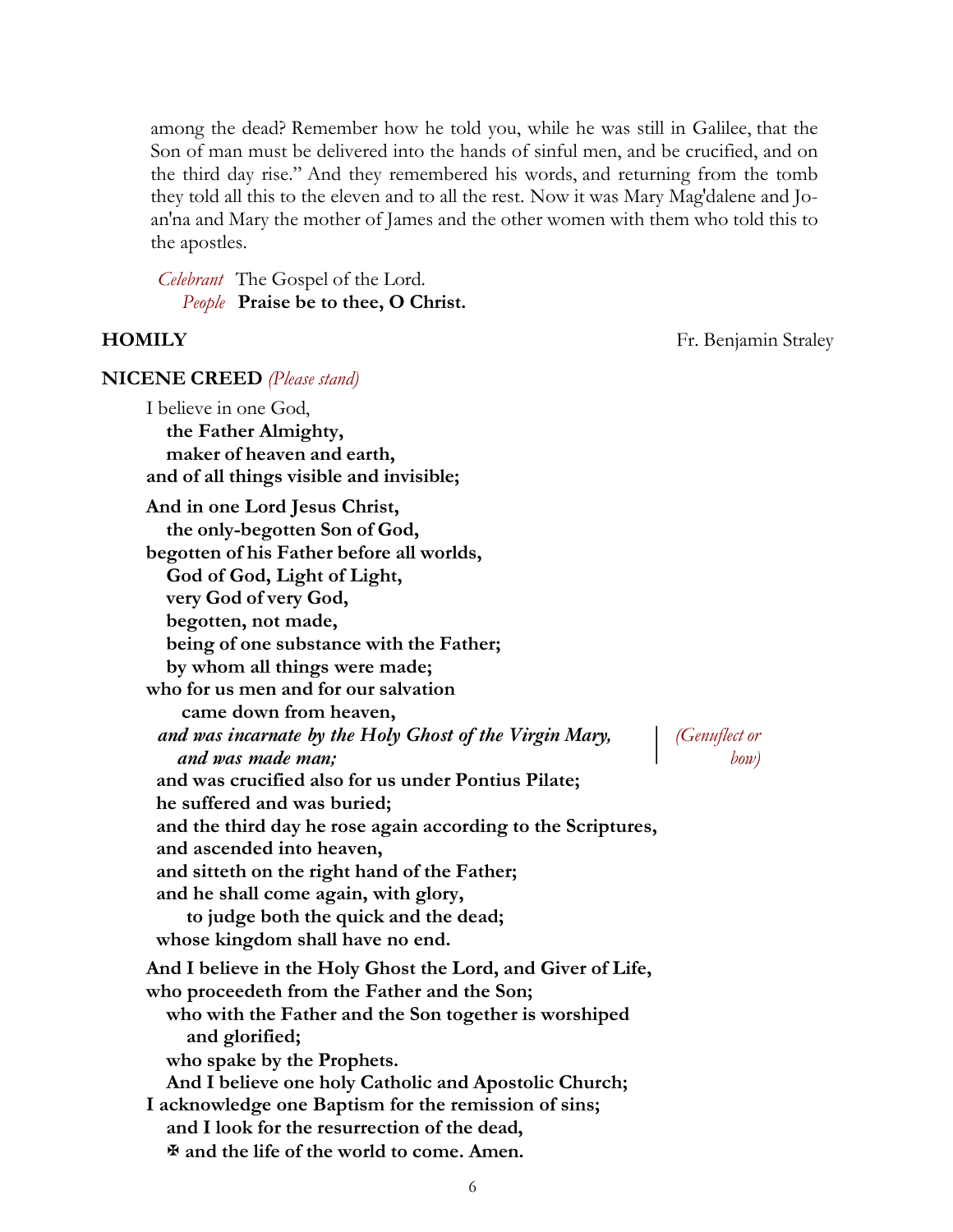# **PRAYERS OF THE PEOPLE** – **FORM IV** *(Please remain standing)*

Let us pray for the Church and for the world.

Grant, Almighty God, that all who confess thy Name may be united in thy truth, live together in thy love, and reveal thy glory in the world.

Lord, in thy mercy **Hear our prayer.**

Guide the people of this land, and of all the nations, in the ways of justice and peace; that we may honor one another, and serve the common good.

Lord, in thy mercy

### **Hear our prayer.**

Give us all a reverence for the earth as thine own creation, that we may use its resources rightly, in the service of others and to thine honor and glory.

Lord, in thy mercy **Hear our prayer.**

Bless all whose lives are closely linked with ours, and grant that we may serve Christ in them, and love one another as he loves us.

Lord, in thy mercy

# **Hear our prayer.**

Comfort and heal all those who suffer in body, mind, or spirit; give them courage and hope in their troubles, and bring them the joy of thy salvation.

Lord, in thy mercy **Hear our prayer.**

We commend to thy mercy  $\mathbb F$  all who have died, that thy will for them may be fulfilled; and we pray that we may share with the Blessed Virgin Mary, Blessed Stephen, and with all thy saints in thine eternal kingdom.

Lord, in thy mercy

#### **Hear our prayer.**

*The Celebrant adds a concluding collect.*

Heavenly Father, you have delivered us from the power of darkness and brought us into the kingdom of your Son: grant that, as his death has recalled us to life, so his continual presence in us may raise us to eternal joy; through Christ our Lord. **Amen.**

# **THE PEACE**

*Celebrant* The Peace of the Lord be always with you. *People* **And with thy spirit.**

*Announcements may be made.*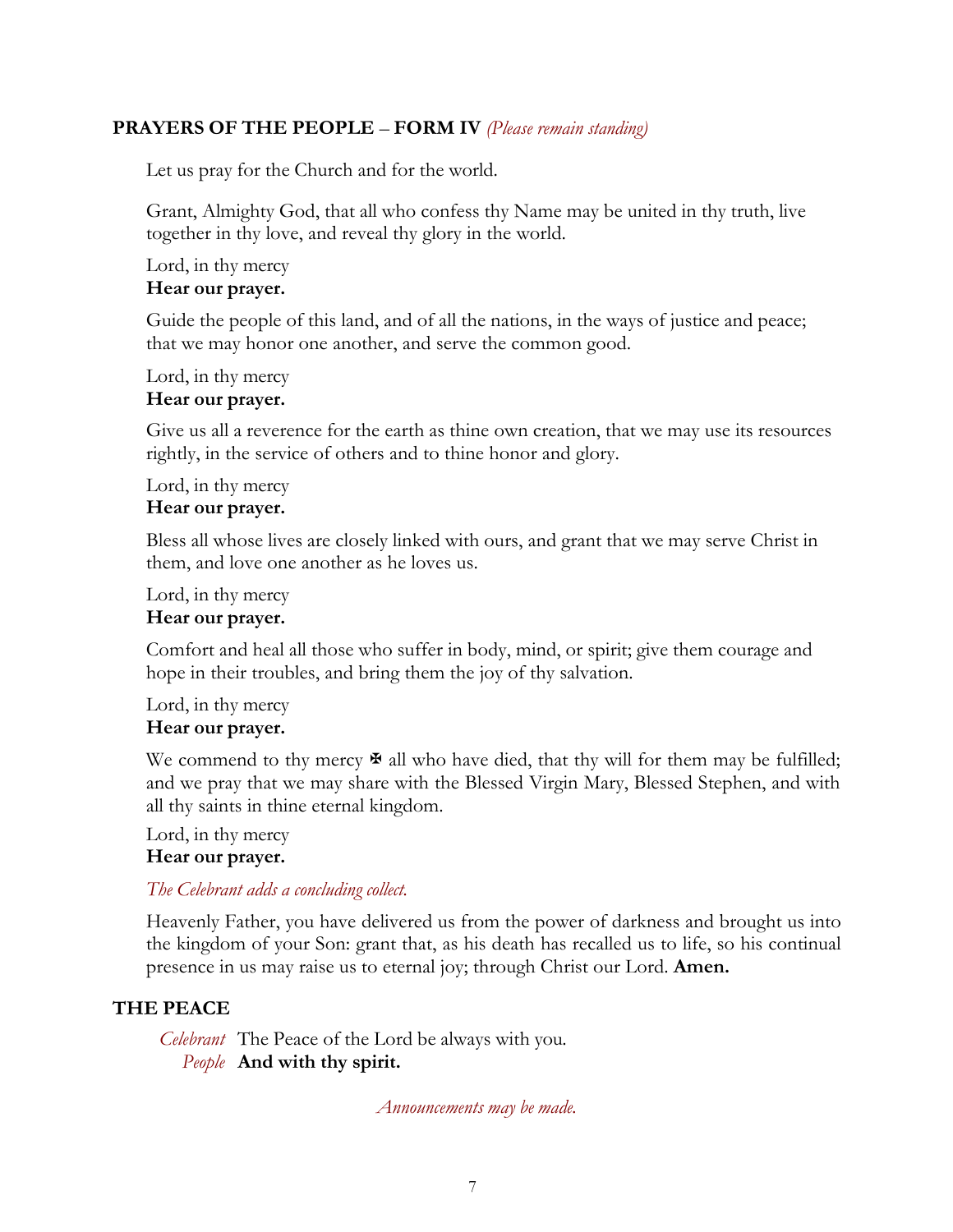# **THE LITURGY OF THE EUCHARIST**

# **OFFERTORY PRAYERS** *(Please be seated)*

*Celebrant* Blessed art thou, Lord God of all creation; through thy goodness we have this bread to offer, which earth hath given and human hands have made. It will become for us the bread of life.

# *People* **Blessed be God for ever.**

- *Celebrant* Blessed art thou, Lord God of all creation; through thy goodness we have this wine to offer: fruit of the vine and work of human hands. It will become our spiritual drink.
- *People* **Blessed be God for ever.**

# **ORATE, FRATRES** *(Please stand)*

- *Celebrant* Pray, my brothers and sisters, that this my sacrifice and yours may be acceptable to God, the Almighty Father.
- *People* **May the Lord receive this Sacrifice at thy hands, to the praise and glory of his Name, both to our benefit, and that of all his holy Church.**

#### **SURSUM CORDA & PREFACE** *(Standing)*

| Celebrant The Lord be with you.                 |
|-------------------------------------------------|
| <i>People</i> And with thy spirit.              |
| Celebrant Lift up your hearts.                  |
| <i>People</i> We lift them up unto the Lord.    |
| Celebrant Let us give thanks unto our Lord God. |
| <i>People</i> It is meet and right so to do.    |

It is very meet, right, and our bounden duty, that we should at all times, and in all places, give thanks unto thee, O Lord, holy Father, almighty, everlasting God. But chiefly we are bound to praise thee for the glorious resurrection of thy Son Jesus Christ our Lord; for he is the very Paschal Lamb, who was sacrificed for us, and hath taken away the sin of the world; who by his death hath destroyed death, and by his rising to life again hath won for us everlasting life. Therefore with Angels and Archangels, and with all the company of heaven, we laud and magnify thy glorious Name; evermore praising thee, and saying,

# **SANCTUS ET BENEDICTUS** *(Standing)*

**Holy, holy, holy, Lord God of Hosts: Heaven and earth are full of thy Glory. Glory be to thee, O Lord Most High.** X **Blessed is he that cometh in the name of the Lord. Hosanna in the highest.**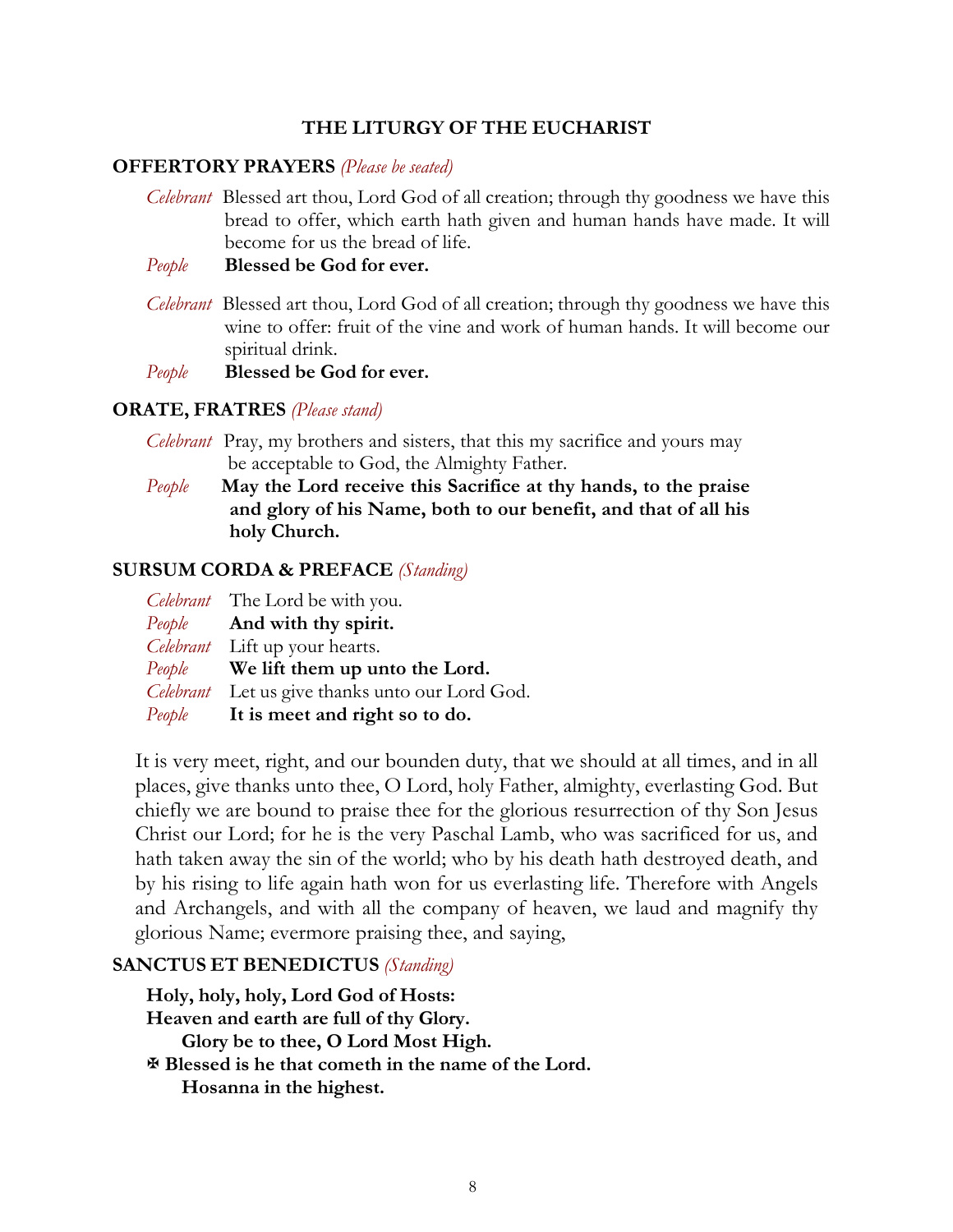# **EUCHARISTIC PRAYER II** *(Kneeling or standing)*

All glory be to thee, O Lord our God, for that thou didst create heaven and earth, and didst make us in thine own image; and, of thy tender mercy, didst give thine only Son Jesus Christ to take our nature upon him, and to suffer death upon the cross for our redemption. He made there a full and perfect sacrifice for the whole world; and did institute, and in his holy Gospel command us to continue, a perpetual memory of that his precious death and sacrifice, until his coming again.

For in the night in which he was betrayed, he took bread; and when he had given thanks to thee, he broke it, and gave it to his disciples, saying, "Take, eat,

> THIS IS MY BODY, WHICH IS GIVEN FOR YOU. Do this in remembrance of me."

 $\overline{M}$ 

Likewise, after supper, he took the cup; and when he had given thanks, he gave it to them, saying, "Drink this, all of you;

# FOR THIS IS MY BLOOD OF THE NEW COVENANT WHICH IS SHED FOR YOU, AND FOR MANY, FOR THE REMISSION OF SINS.

Do this, as oft as ye shall drink it, in remembrance of me."

X

Wherefore, O Lord and heavenly Father, we thy people do celebrate and make, with these thy holy gifts which we now offer unto thee, the memorial thy Son hath commanded us to make; having in remembrance his blessed passion and precious death, his mighty resurrection and glorious ascension; and looking for his coming again with power and great glory.

And we most humbly beseech thee, O merciful Father, to hear us, and, with thy Word and Holy Spirit, to bless and sanctify these gifts of bread and wine, that they may be unto us the Body and Blood of thy dearly-beloved Son Jesus Christ.

And we earnestly desire thy fatherly goodness to accept this our sacrifice of praise and thanksgiving, whereby we offer and present unto thee, O Lord, our selves, our souls and bodies. Grant, we beseech thee, that all who partake of this Holy Communion may worthily receive the most precious Body and Blood of thy Son Jesus Christ, and be filled with thy  $\mathbf{\Psi}$  grace and heavenly benediction; and also that we and all thy whole Church may be made one body with him, that he may dwell in us, and we in him; through the same Jesus Christ our Lord;

X By whom, and with whom, and in whom, in the unity of the Holy Ghost all honor and glory be unto thee, O Father Almighty, world without end. **AMEN.**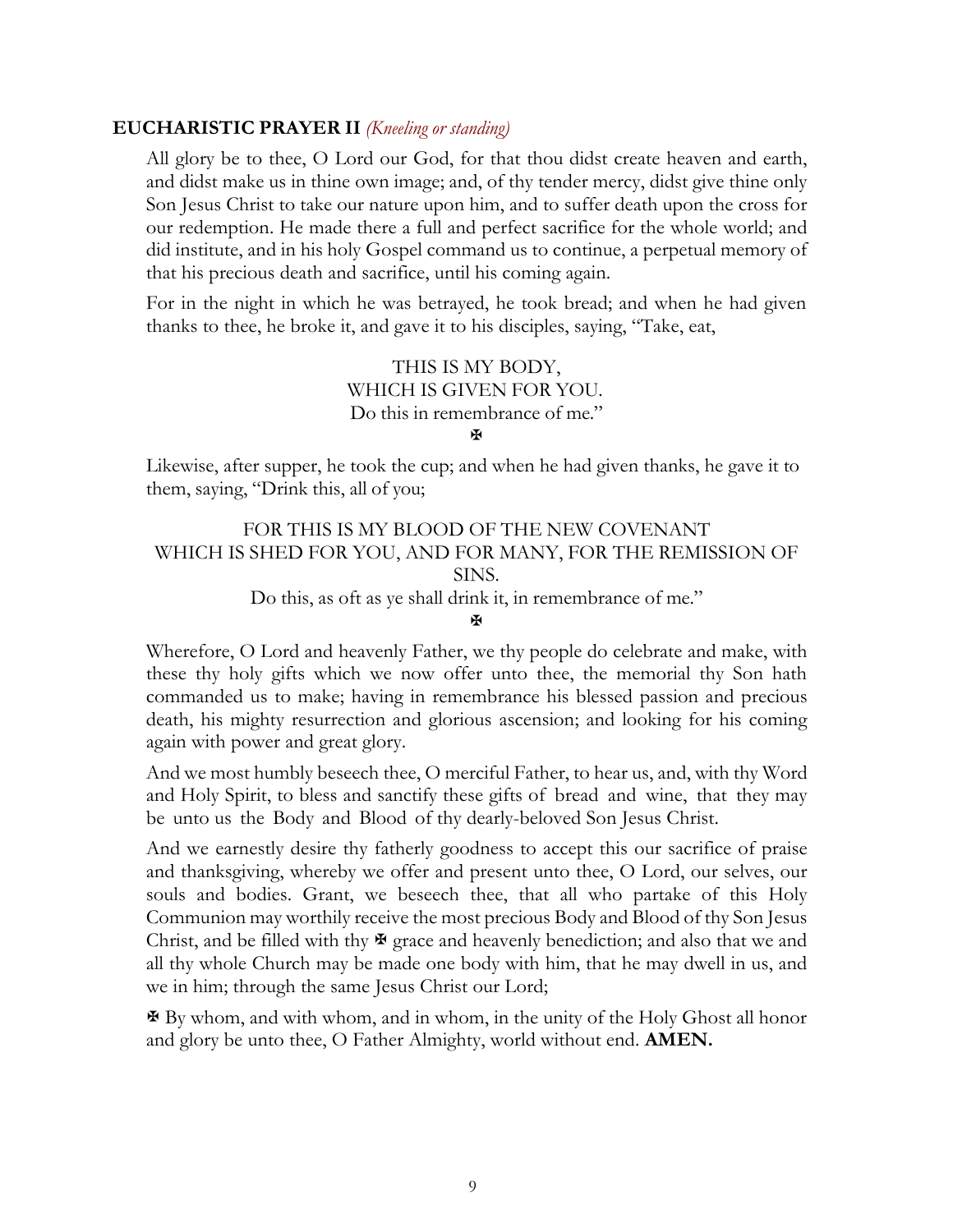#### **THE LORD'S PRAYER** *(Kneeling)*

And now, as our Savior Christ hath taught us, we are bold to say,

**Our Father, who art in heaven, hallowed be thy Name, thy kingdom come, thy will be done, on earth as it is in heaven. Give us this day our daily bread. And forgive us our trespasses, as we forgive those who trespass against us. And lead us not into temptation, but deliver us from evil. For thine is the kingdom, and the power, and the glory, for ever and ever. Amen.**

#### **THE BREAKING OF THE BREAD** *(Kneeling)*

Alleluia. Christ our Passover is sacrificed for us; **Therefore let us keep the feast. Alleluia.**

#### **AGNUS DEI** *(Kneeling)*

O Lamb of God, **that takest away the sins of the world, have mercy upon us. O Lamb of God, that takest away the sins of the world, have mercy upon us. O Lamb of God, that takest away the sins of the world, grant us thy peace.**

#### **INVITATION TO COMMUNION: ECCE AGNUS DEI**

- *Celebrant* X Behold the Lamb of God. Behold him that taketh away the sins of the world.
	- *People* **Lord, I am not worthy that thou shouldest come under my roof, but speak the word only, and my soul shall be healed.**

#### **THE ADMINISTRATION OF HOLY COMMUNION**

*All baptized Christians are welcome to receive the Eucharist at the Lord's Table. Gluten-free wafers are available. If you are not receiving, you are invited to come forward for a blessing (indicated by crossing your arms over your chest). If you have not been baptized, and find yourself drawn to Jesus Christ and life in him, please let one of our clergy know. We would be honored to have a conversation with you about the possibility of baptism, or any other questions. Baptism and life in the Body of Christ is open to all.*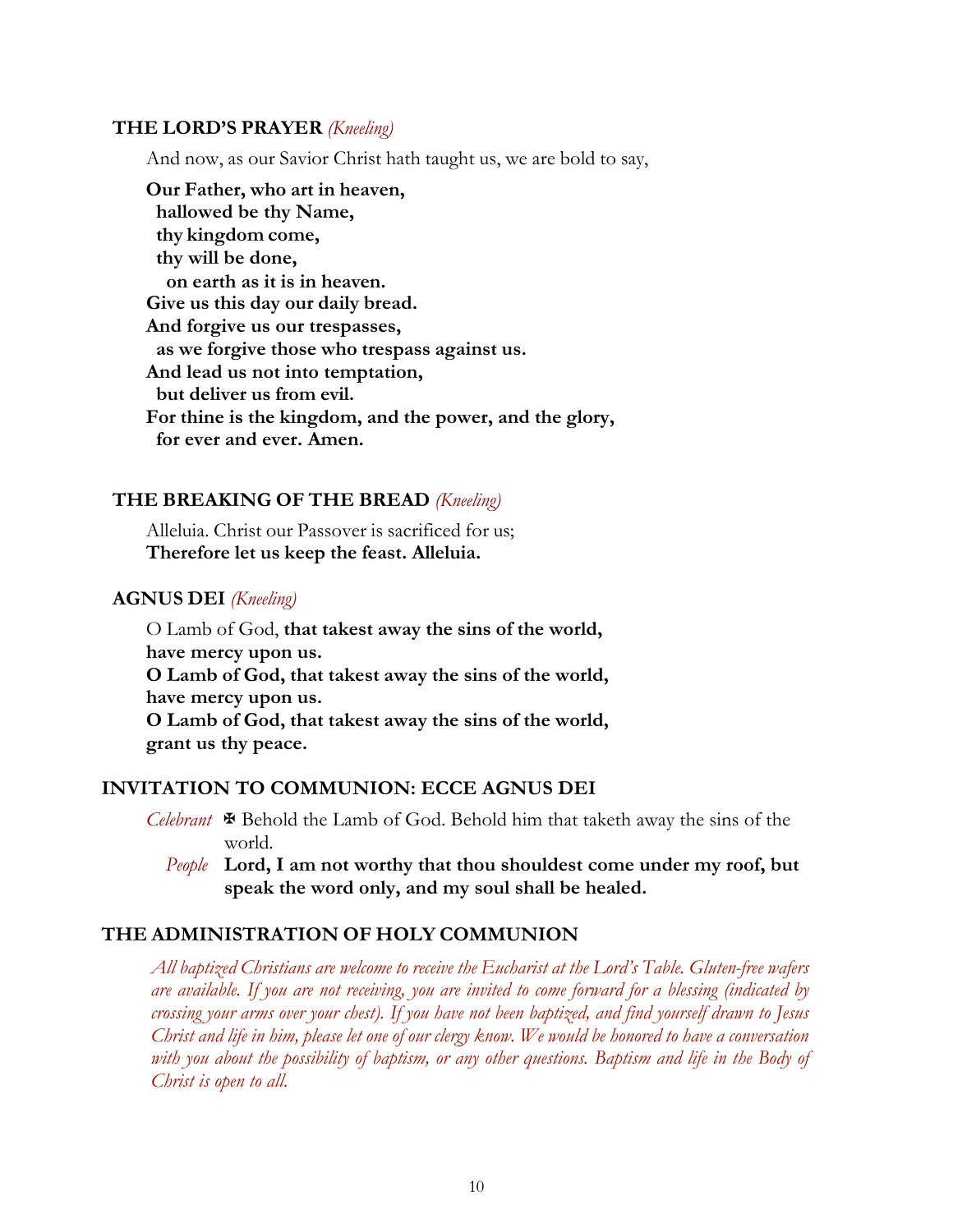#### **CLOSING RITE**

#### **POST-COMMUNION PRAYER** *(Please kneel)*

*Celebrant* Let us pray.

**Almighty and everliving God, we most heartily thank thee for that thou dost feed us, in these holy mysteries, with the spiritual food of the most precious Body and Blood of thy Son our Savior Jesus Christ; and dost assure us thereby of thy favor and goodness towards us; and that we are very members incorporate in the mystical body of thy Son, the blessed company of all faithful people; and are also heirs, through hope, of thy everlasting kingdom. And we humbly beseech thee, O heavenly Father, so to assist us with thy grace, that we may continue in that holy fellowship, and do all such good works as thou hast prepared for us to walk in; through Jesus Christ our Lord, to whom with thee and the Holy Ghost, be all honor and glory, world without end. Amen.**

#### **SOLEMN BLESSING FOR EASTER**

*Celebrant* The Lord be with you. *People* **And with thy Spirit.**

May Almighty God, who has redeemed us and made us his children through the resurrection of his Son our Lord, bestow upon you the riches of his blessing. **Amen.**

May God, who through the water of baptism has raised us from sin into newness of life, make you holy and worthy to be united with Christ for ever. **Amen.**

May God, who has brought us out of bondage to sin into true and lasting freedom in the Redeemer, bring you to your eternal inheritance. **Amen.**

And the blessing of God Almighty,  $\mathbf{\Psi}$  the Father, the Son, and the Holy Spirit, be upon you and remain with you for ever. **Amen.**

#### **DISMISSAL** *(Please stand)*

*Celebrant* Let us go forth in the Name of Christ. Alleluia, Alleluia. *People* **Thanks be to God. Alleluia, Alleluia.**

#### **EASTER FLOWER DEDICATIONS**

The flowers which adorn the High Altar, Lady Chapel, and the rest of the Nave have been lovingly given to the glory of God by the following persons:

**Rollin and Sandra Bartlett,** in memory of Joseph Farwell, Jr., Dorothy Denham Farwell, George A. Bartlett, Sylvia Sears Bartlett, and all who have gone before.

**Dolores Bliss**, in thanksgiving for Mary Wiggins, and in memory of Mary Wiggins and daughter, Anne Hicks

#### **Charles and Sandra Calverley**

**Joyce D'Ambra,** in memory of deceased family members.